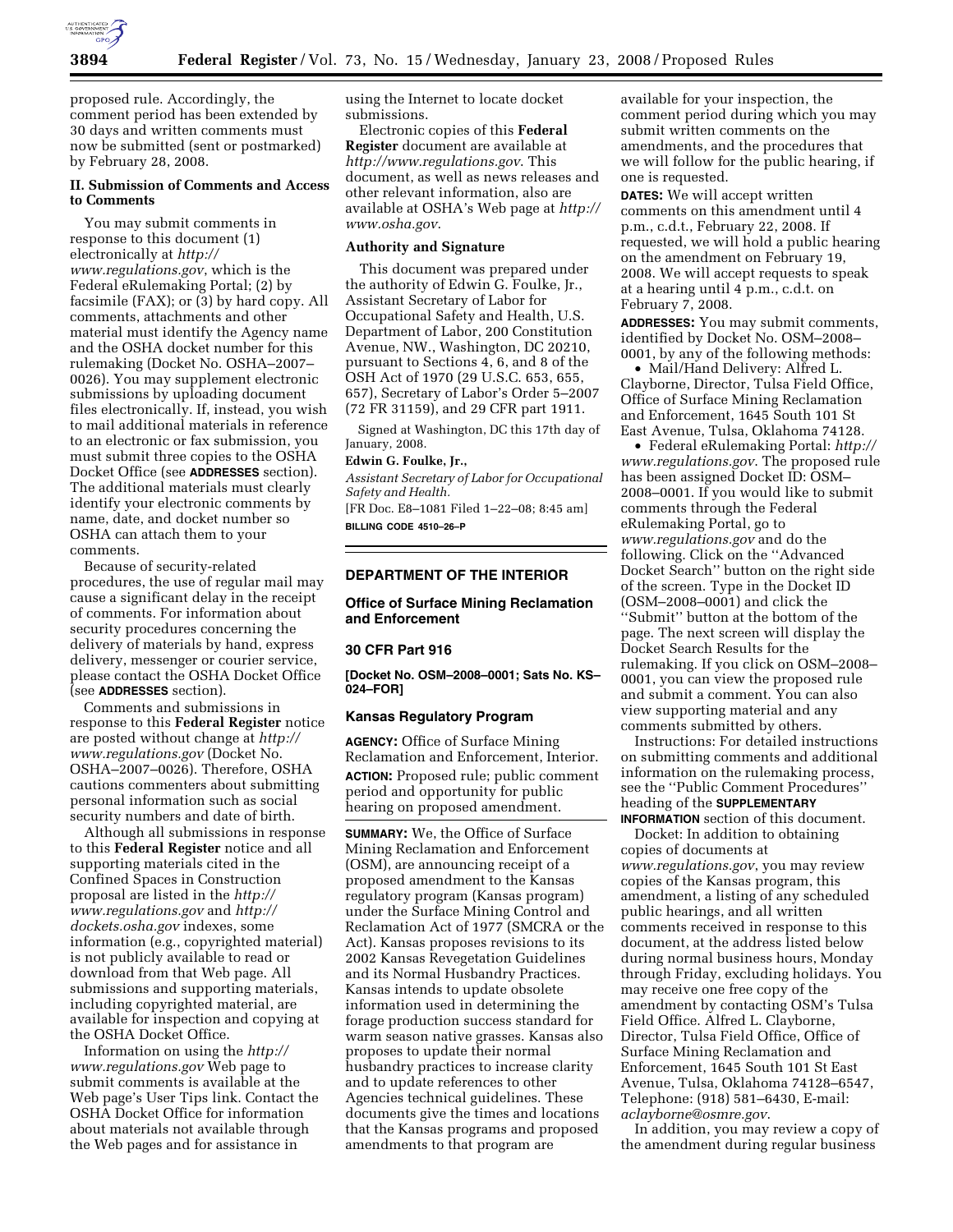hours at the following location: Kansas Department of Health and Environment, Surface Mining Section, 4033 Parkview Drive, Frontenac, Kansas 66763, Telephone: (316) 231–8540.

**FOR FURTHER INFORMATION CONTACT:**  Alfred L. Clayborne, Director, Tulsa Field Office. Telephone: (918) 581– 6430. E-mail: *aclayborne@osmre.gov*.

# **SUPPLEMENTARY INFORMATION:**

I. Background on the Kansas Program II. Description of the Proposed Amendment III. Public Comment Procedures

IV. Procedural Determinations

#### **I. Background on the Kansas Program**

Section 503(a) of the Act permits a State to assume primacy for the regulation of surface coal mining and reclamation operations on non-Federal and non-Indian lands within its borders by demonstrating that its program includes, among other things, "\* \* \* a State law which provides for the regulation of surface coal mining and reclamation operations in accordance with the requirements of this Act  $*$ and rules and regulations consistent with regulations issued by the Secretary pursuant to this Act.'' See 30 U.S.C.  $1253(a)(1)$  and  $(7)$ . On the basis of these criteria, the Secretary of the Interior conditionally approved the Kansas program on January 21, 1981. You can find background information on the Kansas program, including the Secretary's findings, the disposition of comments, and the conditions of approval, in the January 21, 1981, **Federal Register** (46 FR 5892). You can also find later actions concerning the Kansas program and program amendments at 30 CFR 916.10, 916.12, 916.15, and 916.16.

### **II. Description of the Proposed Amendment**

By letter dated November 19, 2007 (Administrative Record No. 626 and 627), Kansas sent us amendments to its program under SMCRA (30 U.S.C. 1201, *et seq.*). Kansas sent the amendments in one package, identifying the Revegetation Success Guidelines as KS– 024–FOR and the Normal Husbandry Practices as KS–025–FOR. We have combined these both under one docket number (KS–024–FOR). Kansas submitted these amendments at their own initiative. Below is a summary of the changes proposed by Kansas. The full text of the program amendments are available for you to read at the locations listed above under **ADDRESSES**.

Kansas determined that a portion of its currently approved 2002 Revegetation Guidelines contains information that needs to be updated.

During a review of its revegetation guidelines, the State found that Appendix C, USDA–SCS Technical Guide Notice KS–145 (KS–415) lists an animal unit month (AUM) value that yields an extremely low production rate. The AUM value is used to calculate the forage production success standard for warm season native grasses. Upon discovering this, Kansas contacted the USDA Natural Resources Conservation Service (NRCS) who informed the State that KS–415 is now considered obsolete. Because of this, Kansas proposes to no longer allow Kansas coal operators to use KS–415 in determining the forage production success standard for warm season native grasses only. Kansas coal operators will continue to use KS–415 for determining forage production success standards for wheat, grain sorghum, and soybeans. In order to calculate the forage production success standard for any area seeded to warm season native grasses where the postmining land use requires both cover and production data, Kansas proposes to replace KS–415 with the NRCS's ''Electronic Field Office Technical Guides'' for rangeland, grazed forestland, and native pastureland interpretations for Linn, Crawford, Cherokee, and Bourbon Counties. Kansas also proposes that the forage production success standard established in each permit be based on the total dry weight production listed for an average year.

Kansas Department of Health and Environment (KDHE) proposes to update the approved selected husbandry practices which are considered to be normal in Kansas. Utilization of these practices will not result in the KDHE mandating an extension to the period of responsibility for revegetation success and bond liability. The probability of permanent revegetation failure will not be increased if the approved practices are discontinued after expiration of the liability period. Kansas suggests that the proposed practices are considered normal husbandry practices within the region for unmined lands having land uses similar to the approved postmining land use of the disturbed area. They include such practices as mowing, liming, fertilization, disease, pest and vermin control; and any pruning, reseeding, and transplanting specifically necessitated by such actions. Practices not approved, and which will result in an extension of the liability period, include any seeding, fertilization, or irrigation performed at levels which exceed those normally applied in maintaining comparable unmined land in the surrounding area.

In determining what is an approved selective husbandry practice, evaluations shall include Surface Mining Section (SMS) Professional Judgments, the incorporation of guidelines provided by approved source documents, and information provided by Kansas State University (KSU) and the United States Department of Agriculture, Natural Resources Conservation Service (NRCS). Both NRCS and KSU have established and published many recommended fertility and management practices for row crops, hayland, and grazingland tailored for soil conditions, crop rotations, tillage and application practices.

If this amendment is approved, the SMS will compare the proposed management practices on mined land with recommended practices provided by KSU and NRCS to determine if the mined land practices can be considered normal husbandry. Through the routine inspection process, the SMS will monitor liability start dates, liming and fertilization activities and evaluate and determine the success of the reclamation. If the SMS determines site specific management practices are outside the normal husbandry practices, a decision will be made whether or not the liability period must restart.

On all lands with a postmining land use in perennial cover, the SMS shall consider limited reseeding and associated fertilization and liming as non-augmentative if the cumulative area is small. Reseeding of small areas without restarting the period of operation responsibility shall be left up to the judgment of the SMS in conjunction with the NRCS or KSU Extension Agriculture Service and in no case shall the cumulative areas reseeded be greater than 3 acres or 10% of the permit area whichever is less. Exceptions to this maximum size may be made if the area is comprised of a waterway, terrace or other water control structures. In all cases, the reestablished vegetation shall be in place for a sufficient length of time to not adversely affect the SMS's ability to make a valid determination at the time of bond release as to whether the site has been properly reclaimed.

Approved normal husbandry practices conducted in consultation with KSU or NRCS are not considered augmentation. Evidence of consultation may be required by the SMS. Practices listed in the following documents are approved:

Kansas State University Publications,

Established Native Grasses, October 1997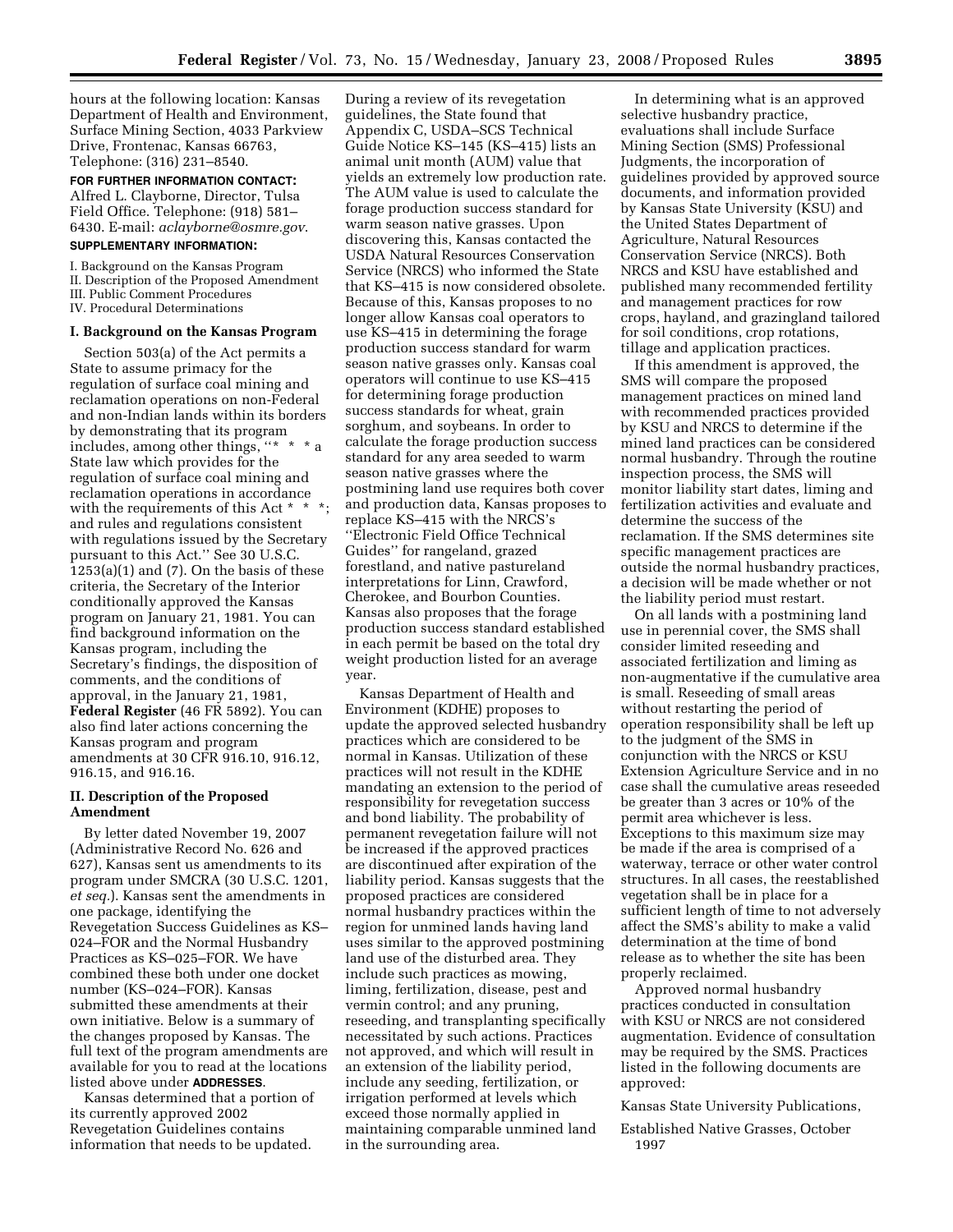- Native Hay Meadow Management, July 1992
- Trees and Shrubs for Difficult Sites, February 2006
- Fertilization Trees, May 2001
- Chemical Weed Control in Tree Planning, March 2001
- Weed Control Options in Tree Planting, February 2006
- Tree Planting Guide, June 2004
- Tall Planting Guide, June 2004
- Tall Fescue Production and Utilization, April 1994
- Maintaining Grass Waterways, April 2004
- Rangeland Weed Management, December 1991

United States Department of Agriculture (USDA) Natural Resources Conservation Service (NRCS) Conservation Practice Standards

- 314 Brush Management
- 322 Channel Bank Vegetation
- 327 Conservative cover
- 656 Constructive Wetland
- 332 Contour Buffer Strips
- 340 Cover Crop
- 341 Critical Area Planting
- 362 Diversion
- 647 Early Successional Habitat Development/Management
- 386 Field Boarder
- Filter Strip
- 511 Forage Harvest Management
- 666 Forest Stand Improvement
- 412 Grassed Waterway
- 484 Mulching
- 590 Nutrient Management
- 512 Pasture and Hay Planting
- 595 Pest Management
- 338 Prescribed Burning
- 528 Prescribed Grazing
- 550 Range Planting
- 329B Residue Management, Mulch Till
- 329A Residue Management, No Till/
- Strip Till
- 344 Residue Management, Seasonal
- 391 Riparian Forest Buffer
- 656 Shallow Water Management for Wildlife
- 580 Streambank and Shoreline protection
- 600 Terrace
- 612 Tree/Shrub Establishment
- 660 Tree/Shrub Pruning
- 645 Upland Wildlife Habitat Management
- 644 Wetland Wildlife Habitat Management
- 380 Windbreak/Shelterbelt Establishment

Kansas Forestry Technical Note KS–9 Tree/Shrub Establishment and Maintenance Guidelines

The repair of rills and gullies will not be allowed in the State of Kansas without restarting the revegetation

liability period, unless the occurrences and the treatment of such rills and gullies constitutes a normal conservation practice in the region as described below:

In the coal mining region of Kansas, the normal range of precipitation during fall or spring seeding seasons may result in the formation of rills and gullies during the initial establishment of a permanent vegetation cover for any land use. The NRCS has prepared guidelines for the treatment of rills and gullies as part of their critical areas planting (CAP) process. The SMS has determined that the NRCS CAP for the treatment of rills and gullies in the coal mining regions of Kansas constitutes the treatment practice which is the usual degree of management customarily performed to prevent exploitation, destruction or neglect of the soil resources and maintain the productivity of the land uses. This treatment would not be considered an augmented practice because the NRCS guidance is the standard development for the normal treatment of rills and gullies that may develop during the initial establishment of a permanent cover of vegetation on unmined lands in Kansas. If the use of the NRCS guidelines to control rills and gullies under CAP does not stop erosion, any continued treatment of rills and gullies after the initial vegetative establishment would be considered an augmented practice that would restart the liability period. In addition, the KDHE SMS defines the treatment of rills and gullies requiring a permanent reseeding of more than 10 acres in a contiguous block, or 10 percent of the permit area initially seeded during a single year, to be an augmented practice because of the potential for delay of seeding large area to reduce the probability of revegetation success.

CAP requires active furrows, rills, ditches, or gullies be filled to aid the conservation practices application. The rills and gullies should be filled with topsoil, if the eroding site is not large, or contoured and/or smoothed if the site is large. The area must be seeded during the appropriate seeding season with approved perennial species followed by an application of mulch. If permanent seeding of the area must be delayed due to weather condition, then appropriate temporary erosion control measures must be utilized. Mulch that is to be applied must be free of noxious weeds including Johnson grass and sericea lespedeza, anchored during or immediately after application, and be applied at the following rates:

1. *Native hay or straw:* Apply at the rate of 2 tons/acre and crimp into the soil. Native hay mulch should be less

than two (2) years old. Where appropriate based on surrounding vegetation, cool season (fescue) hay may be used. Apply at the rate of 2 tons/acre and crimp into the soil.

2. *Wood chips:* Apply at the rate of 11–15 tons/acre.

3. *Strawy manure:* Apply at the rate of 10 tons/acre. Strawy manure need not be anchored if it contains heavy solids.

The use of fabric, hay bales, and/or designed rock riprap structure to fill or repair rills and gullies will be approved on a case-by-case basis. Monitoring of these areas will be required to assure that the treatment provides long-term erosion control, does not disrupt the post mining land use, and that the permanent vegetation becomes established. If this treatment is not effective, then filling of the rills and gullies with topsoil and revegetation will be required. Depending on site conditions, terracing, erosion control fabric, wattles, or other measures may be needed to control erosion until vegetation is established. If the drainage area is of a sufficient size to create continued problems with rills and gullies, the operator will install terraces to control the amount and/or velocity of water moving across the area. These terraces will be designed and constructed in accordance with K.A.R.  $47-9-(c)(9)$ .

Liming, fertilization, mulching, seeding or stocking (stems) following the reclamation of any temporary roads, temporary sediment or hydraulic control structures, or areas where the vegetation was disturbed by vehicular traffic not under the control of the permittee shall not be considered augmentation.

Reliming and/or refertilization of revegetated areas, reseeding cropland in annual crops; or renovating pastureland or cropland areas in perennial cover by over seeding with legumes after a phase II bond release shall be considered normal husbandry practices and shall not restart the liability period if the amount and frequency of these practices do not exceed normal husbandry practices used on unmined land within the region. Other normal husbandry practices that my be conducted on postmining land uses of fish and wildlife habitat, recreation, and forestry without restarting the liability period are disease, pest, and vermin control; and any pruning, reseeding, and transplanting specifically necessitated by such actions. Replanting more than 20% of the trees/shrubs needed to meet the established technical success will restart the 5-year liability time clock. Trees and shrubs counted in determining the success of stocking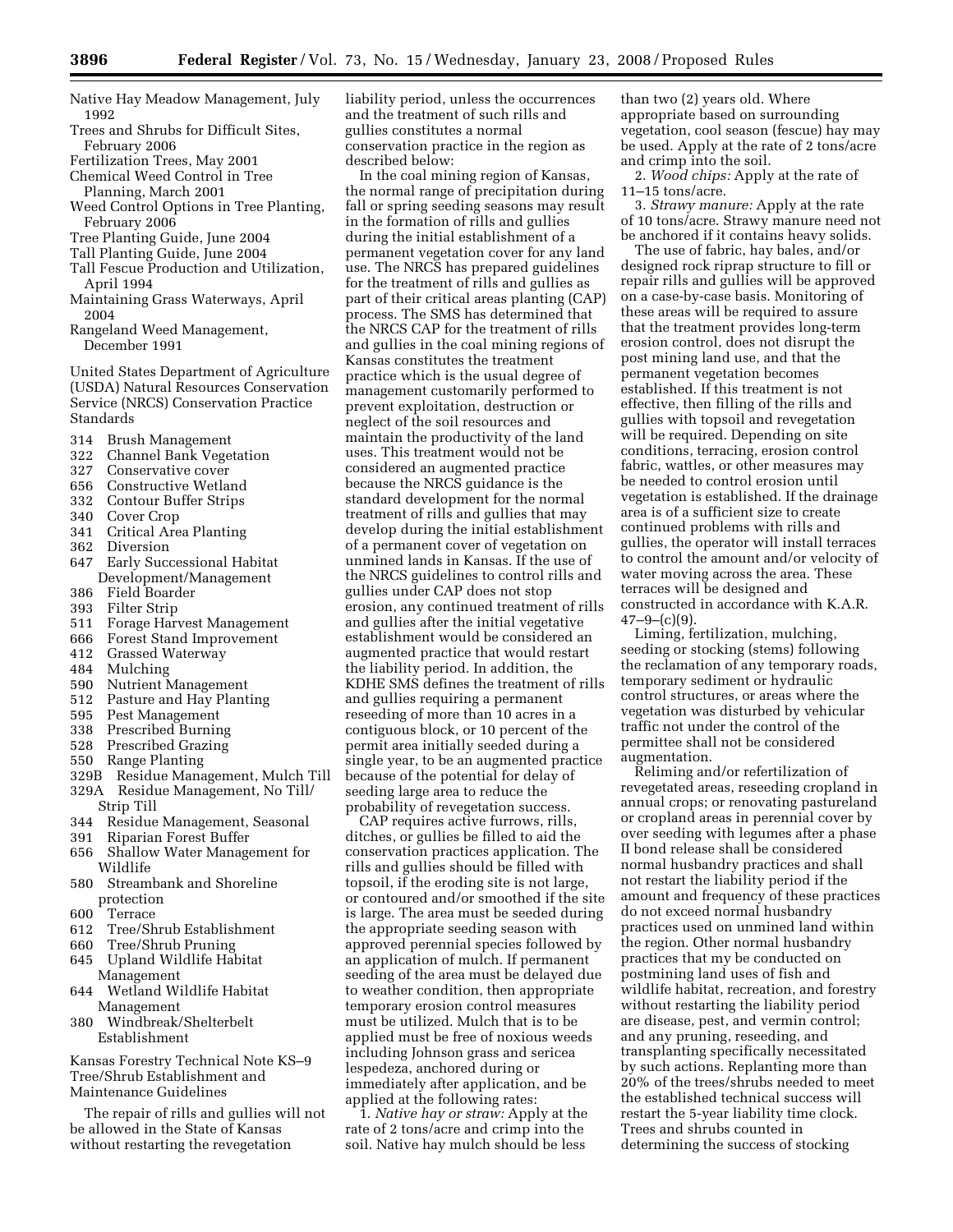shall be healthy and have been in place for not less than two growing seasons. At the time of bond release, at least 80% of the trees and shrubs used to determine such success shall have been in place for a minimum of three years.

#### **III. Public Comment Procedures**

Under the provisions of 30 CFR 732.17(h), we are seeking your comments on whether the amendment satisfies the applicable program approval criteria of 30 CFR 732.15. If we approve the amendment, it will become part of the State program.

#### *Written Comments*

Send your written or electronic comments to OSM at one of the two addresses given above. Your written comments should be specific, pertain only to the issues proposed in this rulemaking, and include explanations in support of your recommendations. We cannot ensure that comments received after the close of the comment period (see **DATES**) or sent to an address other than the two listed above will be included in the docket for this rulemaking and considered.

#### *Availability of Comments*

Before including your address, phone number, e-mail address, or other personal identifying information in your comment, you should be aware that your entire comment—including your personal identifying information—may be made publicly available at any time. While you can ask us in your comment to withhold your personal identifying information from public review, we cannot guarantee that we will be able to do so.

#### *Public Hearing*

If you wish to speak at the public hearing, contact the person listed under **FOR FURTHER INFORMATION CONTACT** by 4 p.m., c.d.t. on February 7, 2008. If you are disabled and need reasonable accommodations to attend a public hearing, contact the person listed under **FOR FURTHER INFORMATION CONTACT**. We will arrange the location and time of the hearing with those persons requesting the hearing. If no one requests an opportunity to speak, we will not hold a hearing.

To assist the transcriber and ensure an accurate record, we request, if possible, that each person who speaks at the public hearing provide us with a written copy of his or her comments. The public hearing will continue on the specified date until everyone scheduled to speak has been given an opportunity to be heard. If you are in the audience and have not been scheduled to speak and

wish to do so, you will be allowed to speak after those who have been scheduled. We will end the hearing after everyone scheduled to speak and others present in the audience who wish to speak, have been heard.

#### *Public Meeting*

If only one person requests an opportunity to speak, we may hold a public meeting rather than a public hearing. If you wish to meet with us to discuss the amendment, please request a meeting by contacting the person listed under **FOR FURTHER INFORMATION CONTACT**. All such meetings are open to the public and, if possible, we will post notices of meetings at the locations listed under **ADDRESSES**. We will make a written summary of each meeting a part of the administrative record.

# **IV. Procedural Determinations**

#### *Executive Order 12630—Takings*

This rule does not have takings implications. This determination is based on the analysis performed for the counterpart Federal regulation.

# *Executive Order 12866—Regulatory Planning and Review*

This rule is exempted from review by the Office of Management and Budget (OMB) under Executive Order 12866.

# *Executive Order 12988—Civil Justice Reform*

The Department of the Interior has conducted the reviews required by section 3 of Executive Order 12988 and has determined that this rule meets the applicable standards of subsections (a) and (b) of that section. However, these standards are not applicable to the actual language of State regulatory programs and program amendments because each program is drafted and promulgated by a specific State, not by OSM. Under sections 503 and 505 of SMCRA (30 U.S.C. 1253 and 1255) and the Federal regulations at 30 CFR 730.11, 732.15, and 732.17(h)(10), decisions on proposed State regulatory programs and program amendments submitted by the States must be based solely on a determination of whether the submittal is consistent with SMCRA and its implementing Federal regulations and whether the other requirements of 30 CFR parts 730, 731, and 732 have been met.

#### *Executive Order 13132—Federalism*

This rule does not have Federalism implications. SMCRA delineates the roles of the Federal and State governments with regard to the regulation of surface coal mining and reclamation operations. One of the

purposes of SMCRA is to ''establish a nationwide program to protect society and the environment from the adverse effects of surface coal mining operations." Section  $503(a)(1)$  of SMCRA requires that State laws regulating surface coal mining and reclamation operations be ''in accordance with'' the requirements of SMCRA, and section 503(a)(7) requires that State programs contain rules and regulations ''consistent with'' regulations issued by the Secretary pursuant to SMCRA.

# *Executive Order 13175—Consultation and Coordination With Indian Tribal Governments*

In accordance with Executive Order 13175, we have evaluated the potential effects of this rule on Federallyrecognized Indian tribes and have determined that the rule does not have substantial direct effects on one or more Indian tribes, on the relationship between the Federal Government and Indian tribes, or on the distribution of power and responsibilities between the Federal Government and Indian tribes. This determination is based on the fact that the Kansas program does not regulate coal exploration and surface coal mining and reclamation operations on Indian lands. Therefore, the Kansas program has no effect on Federallyrecognized Indian tribes.

### *Executive Order 13211—Regulations That Significantly Affect the Supply, Distribution, or Use of Energy*

On May 18, 2001, the President issued Executive Order 13211 which requires agencies to prepare a Statement of Energy Effects for a rule that is (1) considered significant under Executive Order 12866, and (2) likely to have a significant adverse effect on the supply, distribution, or use of energy. Because this rule is exempt from review under Executive Order 12866 and is not expected to have a significant adverse effect on the supply, distribution, or use of energy, a Statement of Energy Effects is not required.

#### *National Environmental Policy Act*

This rule does not require an environmental impact statement because section 702(d) of SMCRA (30 U.S.C. 1292(d)) provides that agency decisions on proposed State regulatory program provisions do not constitute major Federal actions within the meaning of section 102(2)(C) of the National Environmental Policy Act (42 U.S.C. 4332(2)(C)).